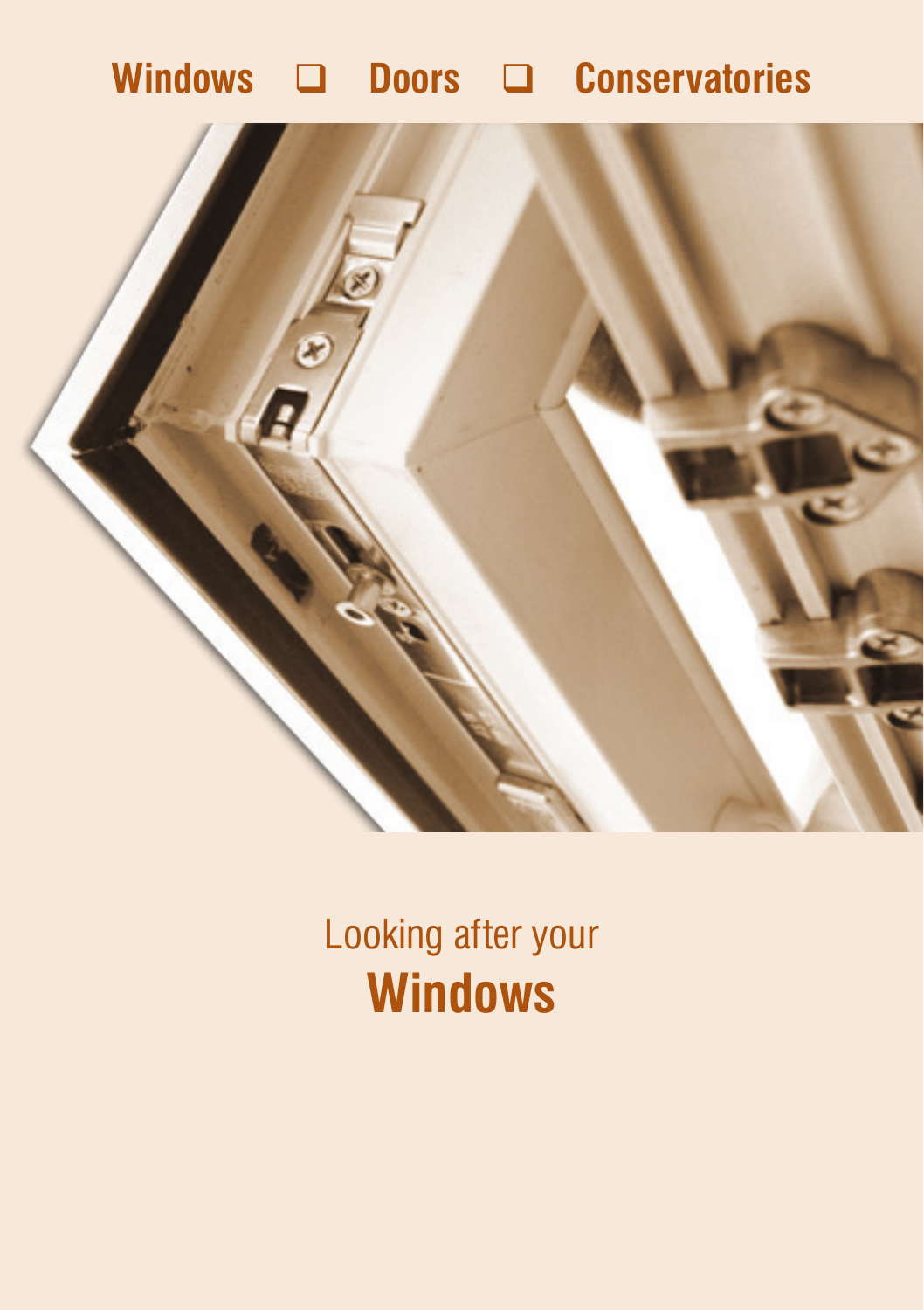### **Service Record**

| Name of Customer:     |  |
|-----------------------|--|
| Address:              |  |
|                       |  |
| Date of Installation: |  |
| Guarantee No.:        |  |

| <b>Service</b> | <b>Date</b> | <b>Screws</b><br><b>Checked</b> | <b>Gaskets</b><br><b>Checked</b> | <b>Hardware</b><br><b>Lubricated</b> | <b>Signed</b> | <b>Name</b> |
|----------------|-------------|---------------------------------|----------------------------------|--------------------------------------|---------------|-------------|
| 1.             |             |                                 |                                  |                                      |               |             |
| 2.             |             |                                 |                                  |                                      |               |             |
| 3.             |             |                                 |                                  |                                      |               |             |
| 4.             |             |                                 |                                  |                                      |               |             |
| 5.             |             |                                 |                                  |                                      |               |             |
| 6.             |             |                                 |                                  |                                      |               |             |
| 7.             |             |                                 |                                  |                                      |               |             |
| 8.             |             |                                 |                                  |                                      |               |             |
| 9.             |             |                                 |                                  |                                      |               |             |
| 10.            |             |                                 |                                  |                                      |               |             |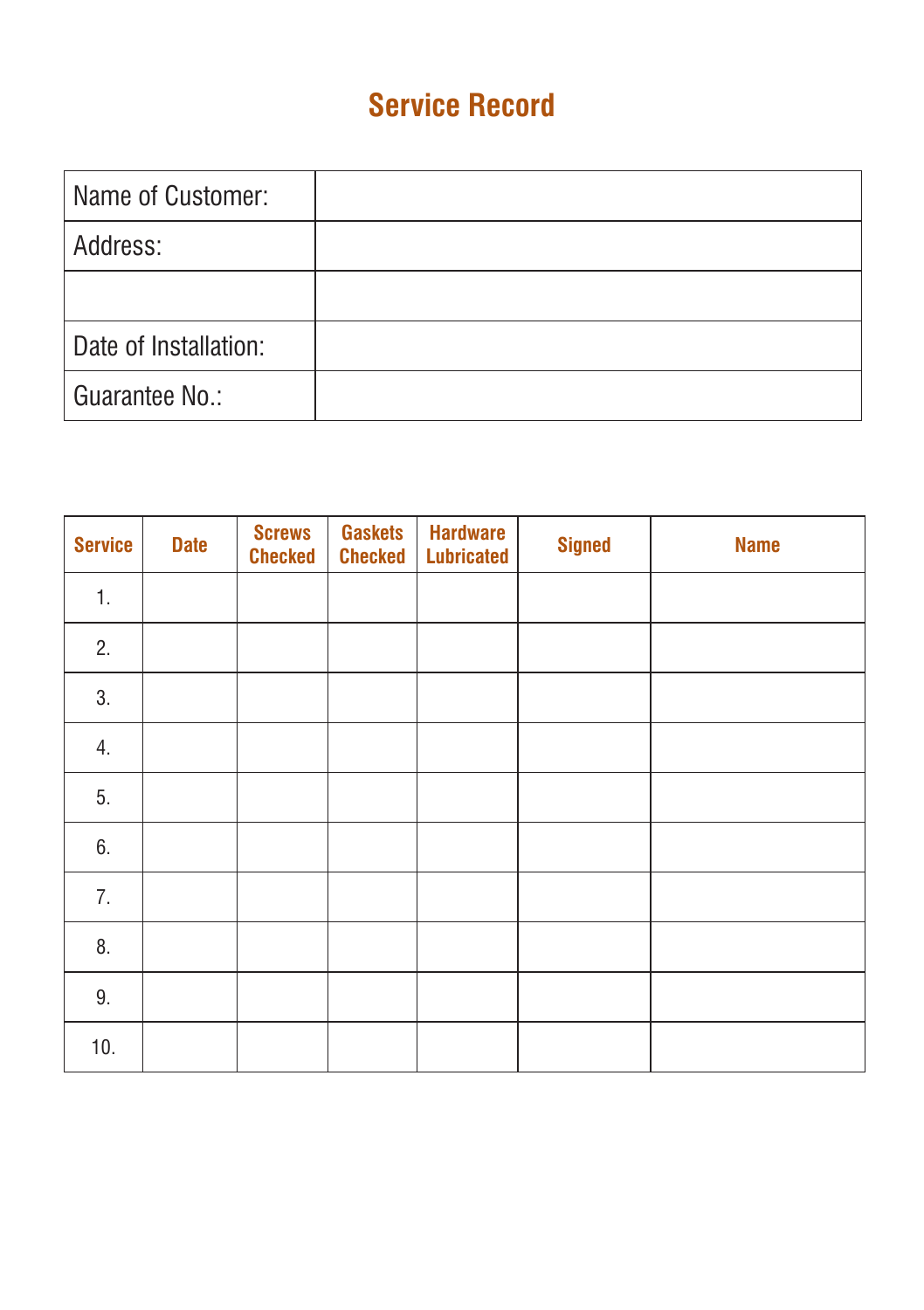*We trust you will enjoy trouble free usage from your new installation for many years to come.*

*However, as with any equipment, to obtain complete satisfaction it is advisable to carry out the simplest of regular maintenance.*

*This booklet contains a variety of useful tips and information to help you get the best from your new installation.*

*Should any difficulties occur, please contact us and we will be glad to assist you.*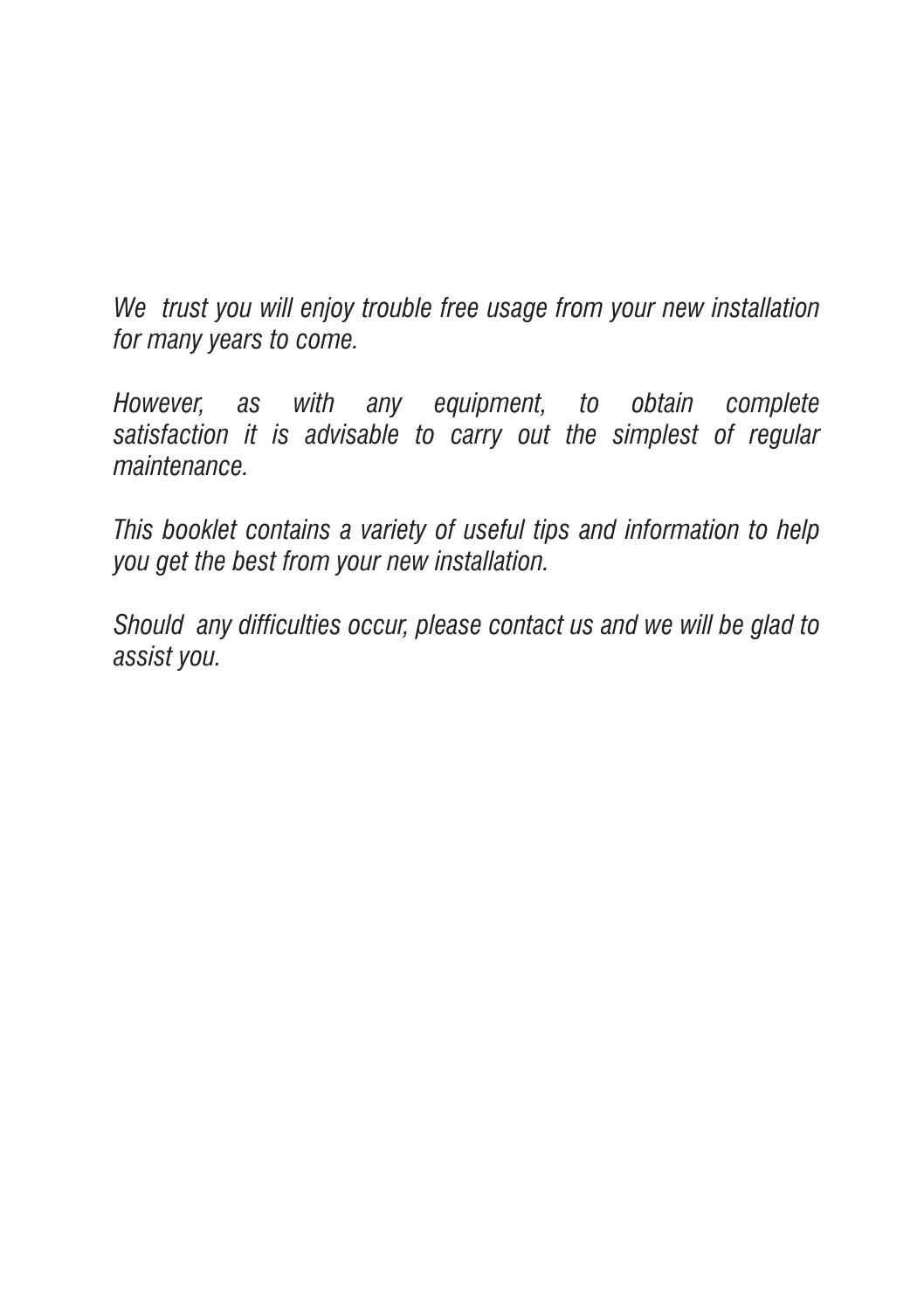# **PVC-U**

The pristine appearance of our PVCu frames can be maintained by occasional cleaning. The frequency of this cleaning will depend on local conditions.

For instance, products installed in industrially polluted, or coastal areas will need cleaning more frequently – at least every couple of months or so. Under normal conditions, washing down windows and doors with warm soapy water is sufficient.

Woodgrain effect finishes should only be cleaned with warm soapy water. Never sand or polish woodgrain effect profile since this will destroy the laminated surface. Abrasive cleaners should not be used since they may alter the gloss finish of your window or destroy the laminated surface.

Particular care should be taken to ensure that nothing which may cause a rust stain comes into contact with PVCu, as rust stains are not removable. When carrying out cleaning or redecoration, care should be taken not to damage the waterproof mastic seals.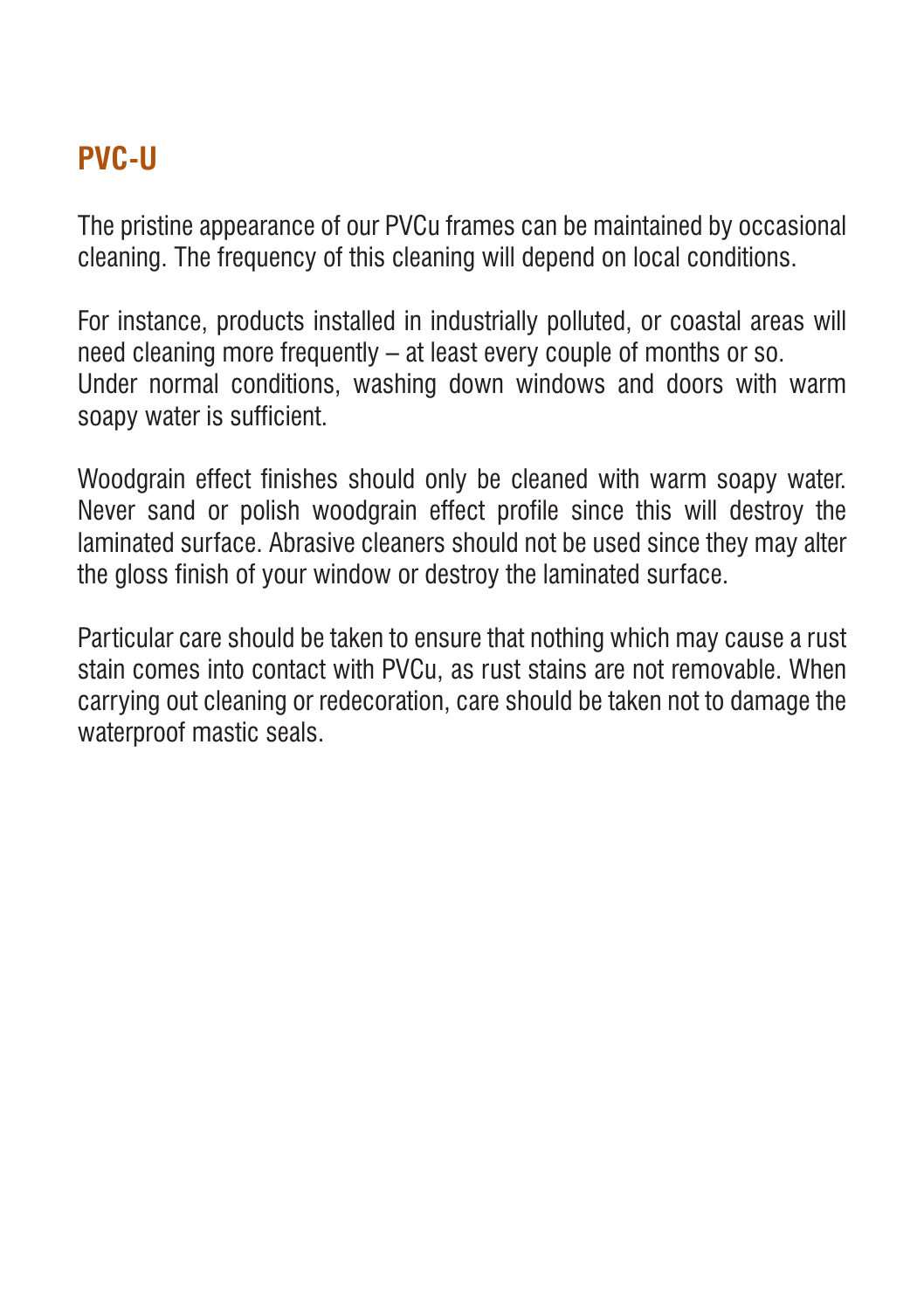### **Hardware**

When a window has been manufactured and installed, all necessary adjustments should have been made to ensure the window functions correctly. It will, however, be necessary during the lifetime of the window to make periodical adjustments and maintenance checks to the gearing.

Regular maintenance of exposed metal parts by removing dust and grit for example, will help them perform at their best. As a result of normal operating and atmospheric conditions, moving mechanical parts of doors and windows will also require occasional lubrication.

#### **Casement Windows**

Oiling and adjusting furniture. (Friction Stays)

Lubricate hinging points occasionally with a lubricant. Adjust the small screw on the hinge to increase or decrease friction when opening and closing the sash (opening part of window). Wipe down the hinge and the slider channel with a cloth or a brush and then apply a light oil (3 in 1)

#### A. Oiling Points



Opening sashes on windows require an even push or pull when being opened or closed. Sashes left open for long periods may sometimes result in an accumulation of wind blown dirt on the hinges leading to clogging and restricted action. If this should occur do not use force, but remove the dirt and free the action using a penetrating oil (3 in 1).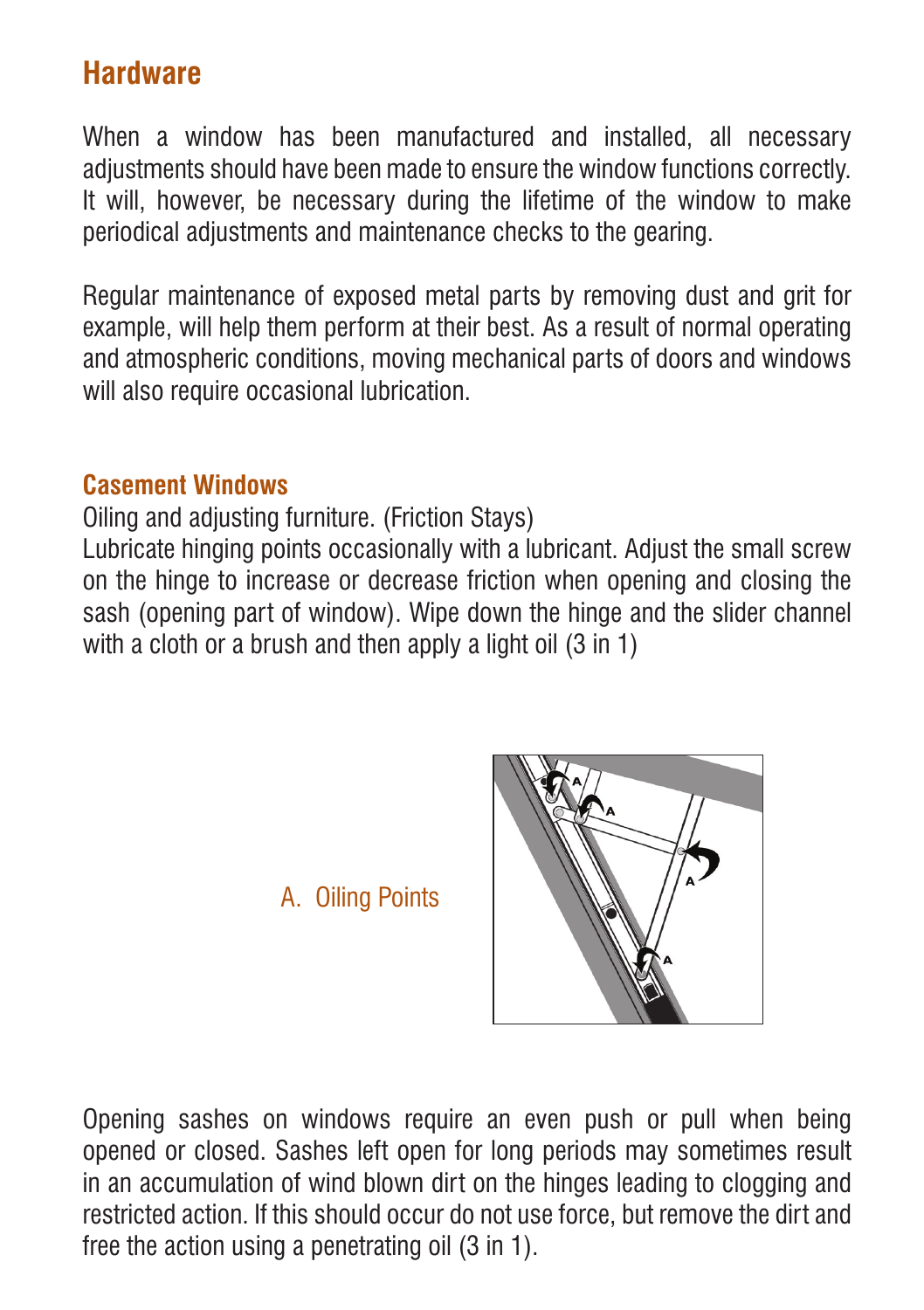# **Tilt and Turn Windows**

#### **1. Check for smooth window operation**

- a. If the handle is too stiff, take the following steps:
	- i. Loosen handle screws slightly and retry until satisfactory.
	- ii. Lubricate gearing.
- b. If the sash (opening part of the window) is catching, you are advised to contact us since inappropriate adjustments may effect the security of your window

#### **2. Check drainage slots (Frame)**

a. Remove debris from drainage slots.

#### **3. Lubrication**

Petroleum Jelly:

- i. All striker plates, locking points and guide slots.
- ii. Also striker plates and locking points on the scissor stay.

It is recommended that you should lubricate the parts mentioned above (3 in 1) at least once per year.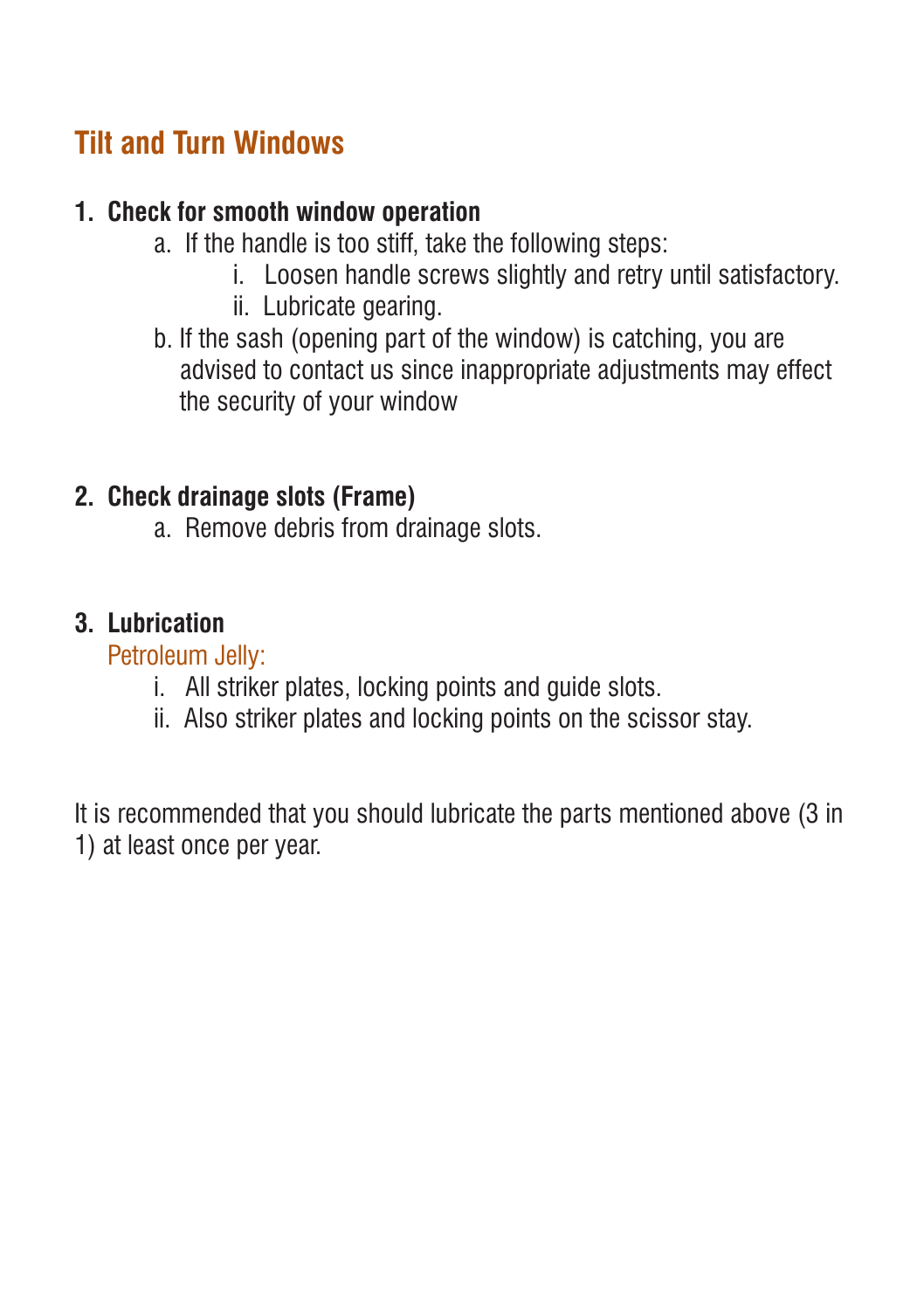# **Top Swing Windows**



Hinges maintained in accordance with these guidelines are covered by our guarantee. Buckled hinges or stays, as a result of force or misuse are not covered by our guarantee.

#### **Fixing and Fasteners**

The hinge may be secured to the window using either screws or peel back rivets.

**Screws** – check periodically that none of the screws have worked loose for any reason. If any screws are found to be loose they should be tightened with a hand held screwdriver, usually with a Phillips P2 head. If any screws are stripped, then the repair screws should be used. These screws have a larger diameter and thread pitch.

**Silicone Sealants** – avoid acetic acid on cured modular sealants. The vapour alone is sufficient to cause corrosion. Therefore a low modular sealant is recommended.

**Acrylic Sealant** – contact with any carbon steel component will cause severe corrosion.

**Cleaners** – aggressive cleaning substances, especially those containing ammonia, chlorine etc. can have a severe effect and should not be used where screws are situated.

**New-build** – screws should not come into contact with wet plaster or cement, as the lime content combined with moisture will cause corrosion. Also, the acid wash often used to clean new brickwork is highly corrosive and should be completely avoided.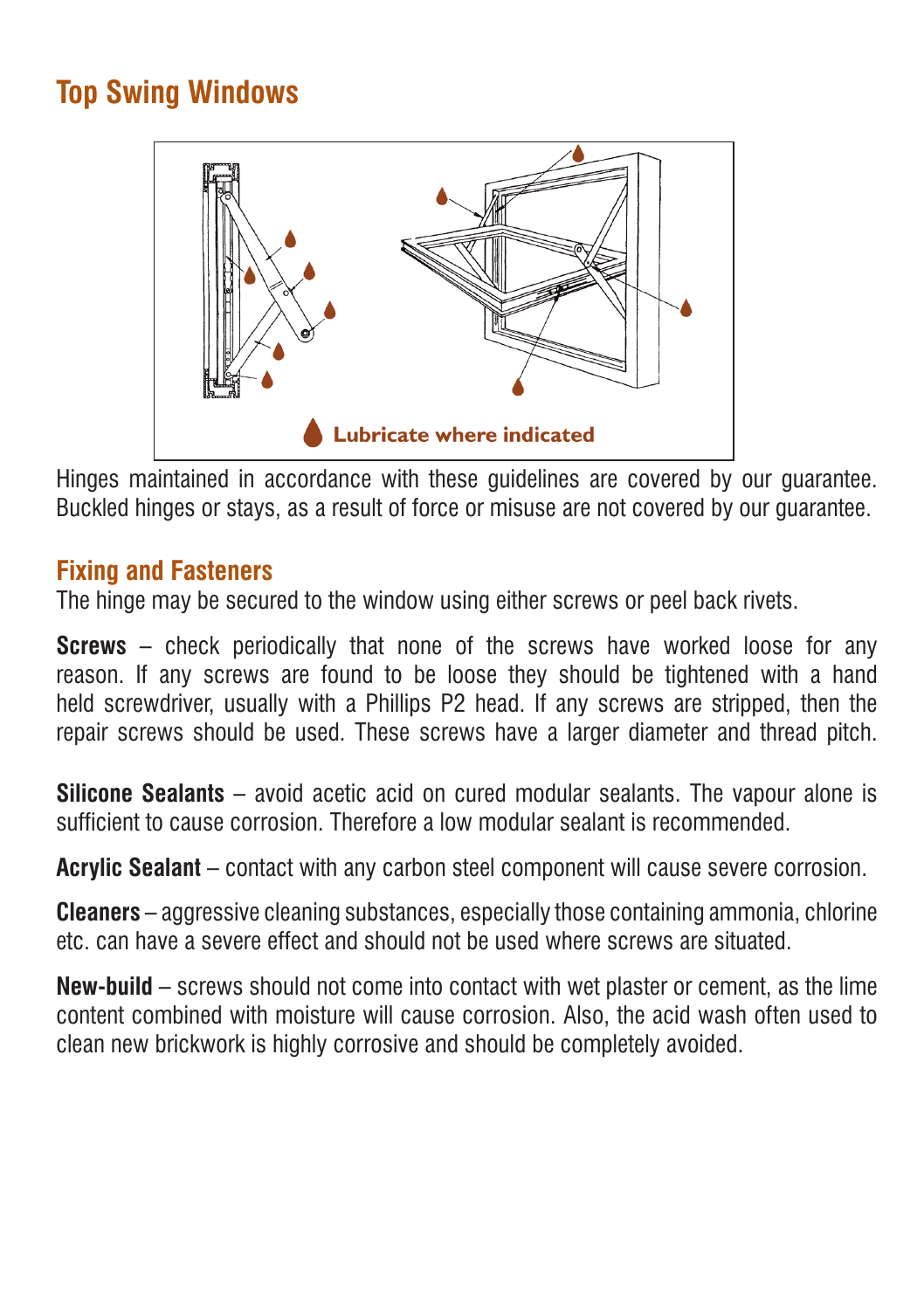# **Espagnolette Locking Gear Locks**

Wipe down the exposed face plate occasionally with an oiled cloth (3 in 1). Spray all moving parts including the drive rods with recommended lubricant (Petroleum Jelly).

The roller/mushroom cam locking points may need adjustment to increase or decrease the "pull in" of the sash to the frame. These are adjusted using a screwdriver or allen key depending upon the type of gear.



**Typical Espagnolette Locking Mechanism**

 $A =$  Keeper/Striker  $B =$  Roller Cams or Mushroom Cams  $C =$  Oiling Points

### **Typical Shootbolt Locking Gear Mechanism**



**Multipoint Door Locks**

Lubricate where indicated





### **Cylinder lock**

**Lubricate where indicated with graphite** grease or appropriate silicone.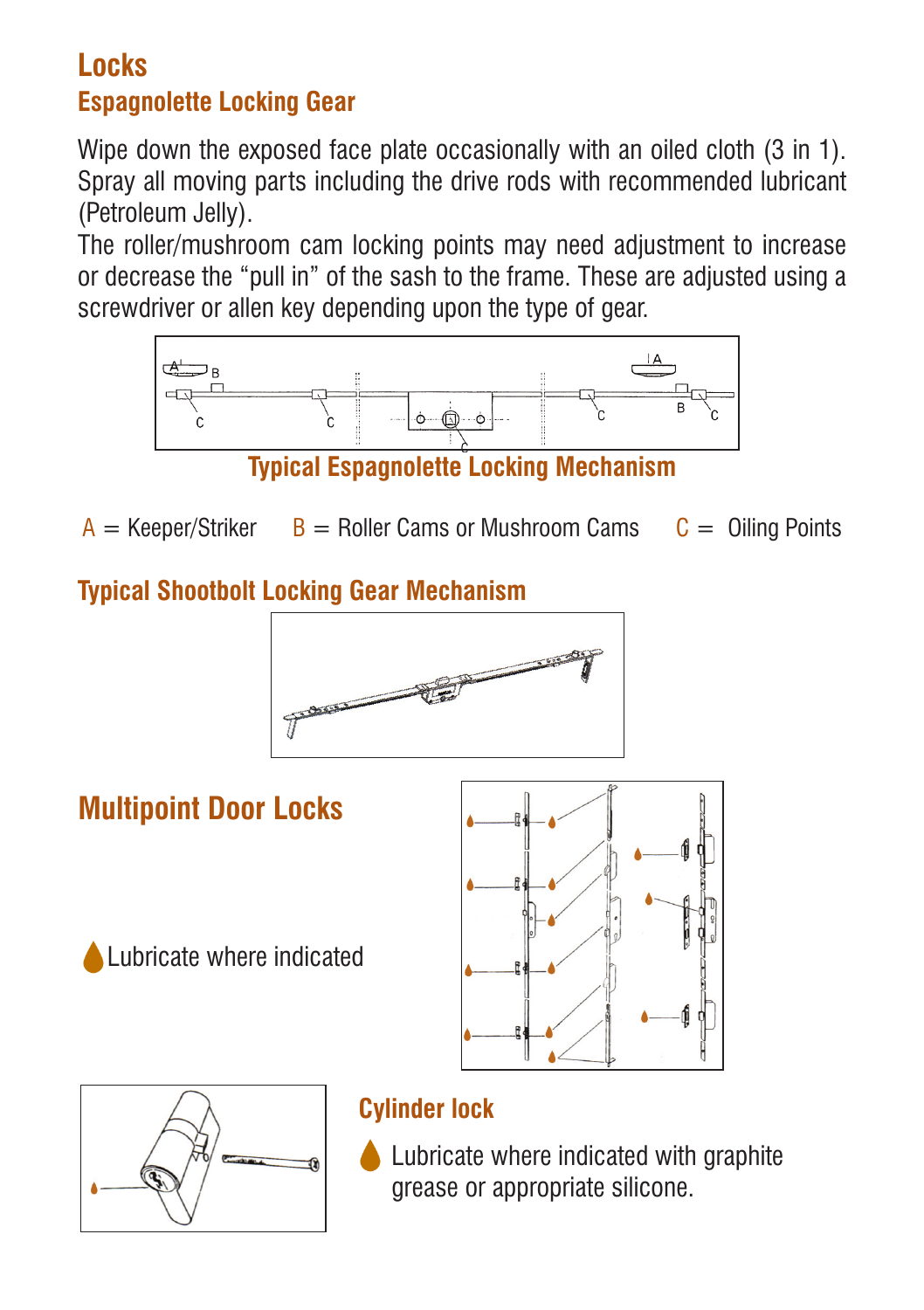## **Handles**

To remove dust and grime, wipe all windows and door furniture with damp cloth and then dry thoroughly. DO NOT use any form of liquid cleaner or abrasive on any hardware. Take care not to scratch the surface. Handles should be checked periodically to ensure that the screws holding them to the sash (opening part of window) are tight. If tightening is required, use a Phillips screwdriver. Handles should not be over-tightened as this may impair the operation of the locking mechanism. The handle can be lubricated at the joint between the handle and the fixing rose:



#### **Patio Doors**

Tracks should be kept clean for smooth running and drainage channels kept clear.

### **Cleaning of Gasket**

The cleaning of gasket should be done periodically using hot water with a mild non abrasive detergent solution.

If required the glazing gasket can be brought back to its original lustre by re-coating with a silicone spray, applied to the gasket with a cloth. This should be done in moderation as over-application can result in the attraction of dust and grit, thus necessitating more frequent cleaning.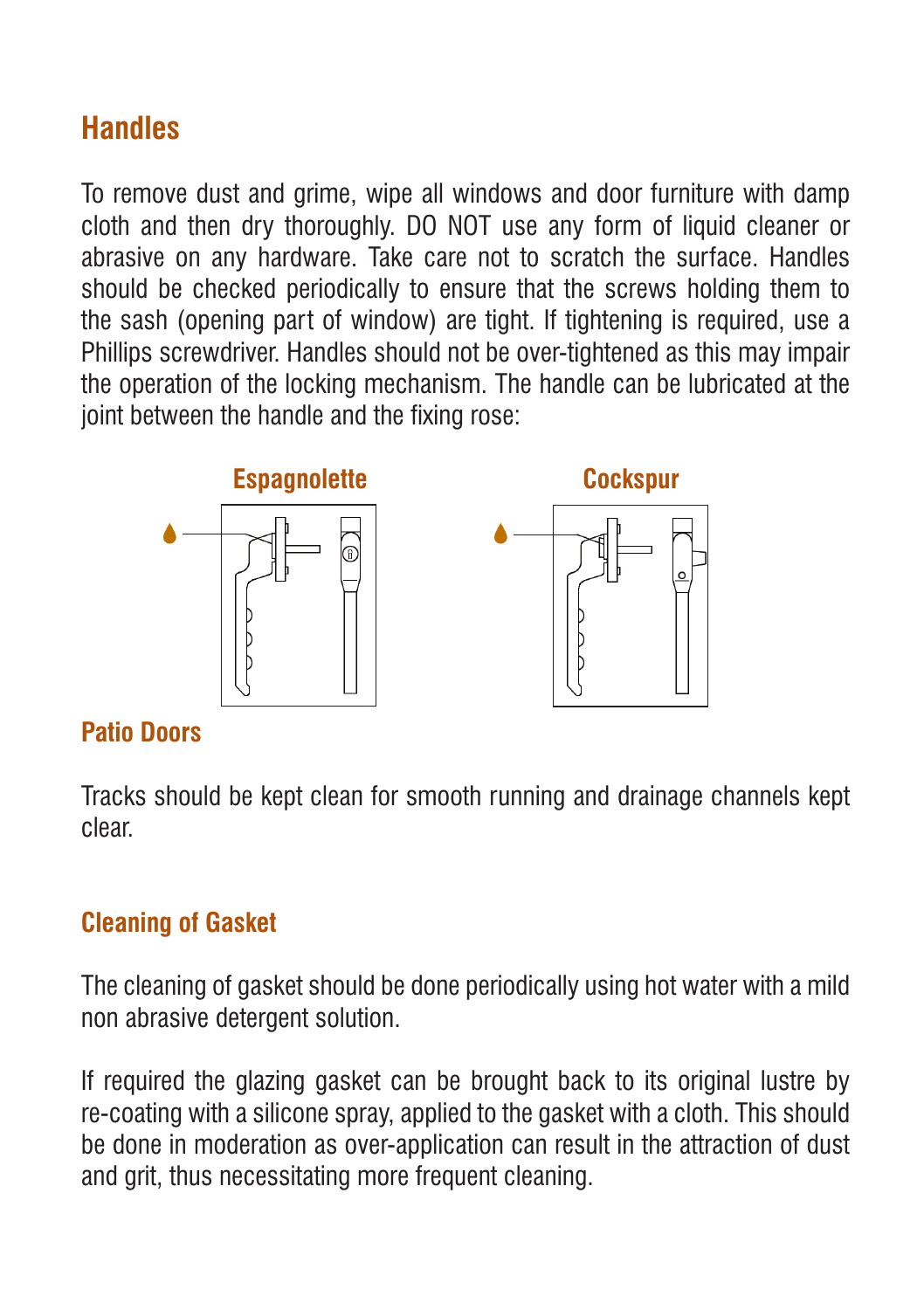# **Condensation**

Water vapour remains undetectable while floating in warm air, but upon contact with cold surfaces eg. windows, mirrors, tiles etc, condensation occurs and the vapour turns to water droplets.

Traditional house construction allowed the escape of this water vapour through natural ventilation such as open flues of coal fires, air bricks and ill fitting windows and doors.

The drive to conserve energy and reduce heating costs has led to the sealing of homes, resulting in trapped water vapour and increased problems of condensation.

It is important to use the ventilators provided to avoid any excessive build up of moisture in your property.

### **Lead Work**

In this type of double glazing, lead strips are bonded to the outside of the unit in diamond or square patterns.

Take care when cleaning leaded lights as excessive pressure might dislodge the lead from the glass surface.

**External lead will oxidise. This is a natural phenomena and cannot be avoided.**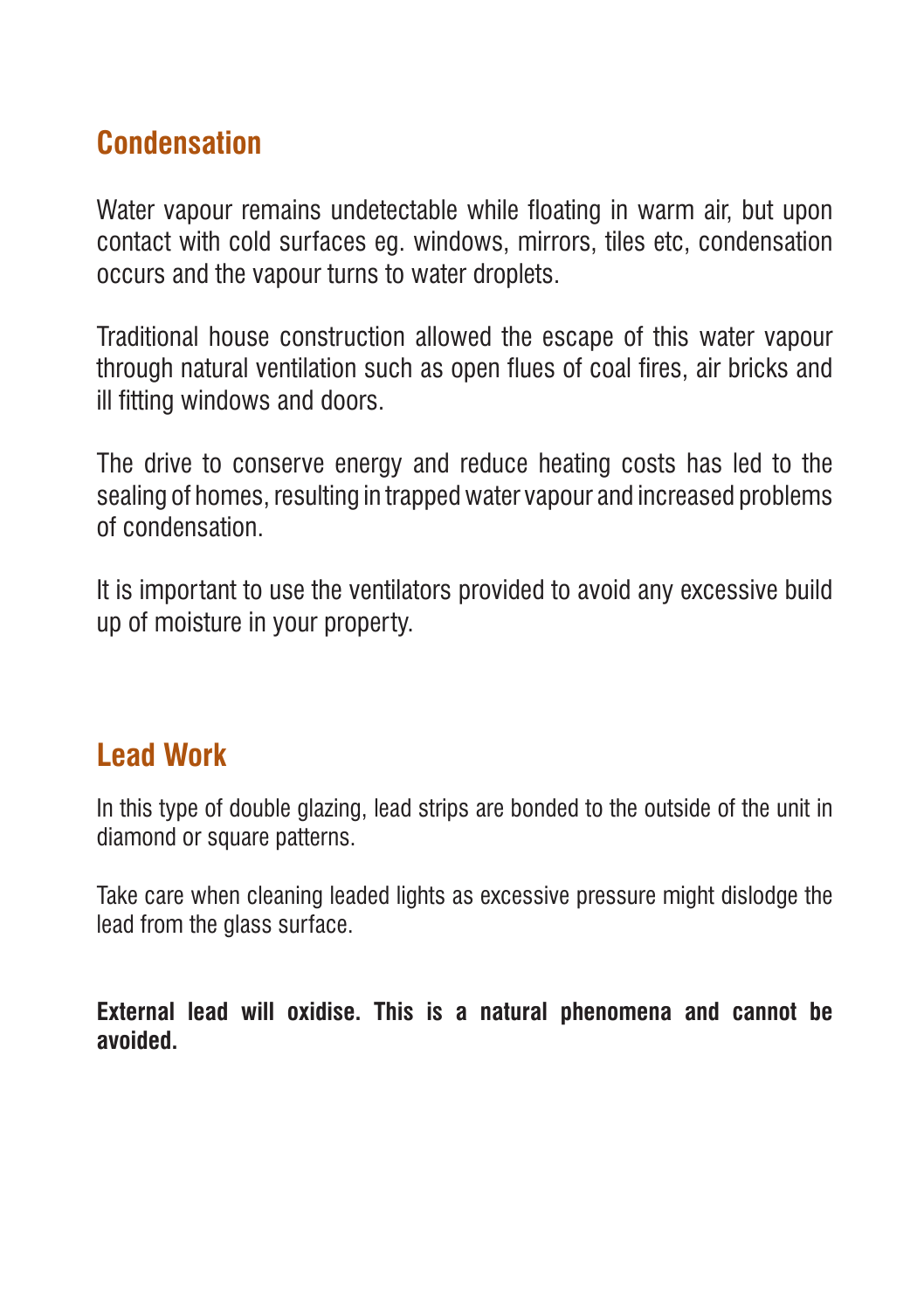# Types of Dirt

|                          | A | B | Ć | D | Ė |
|--------------------------|---|---|---|---|---|
| Aluminium Dirt           |   |   |   |   |   |
| <b>Bitumen</b>           |   |   |   |   |   |
| Pencil                   |   |   |   |   |   |
| <b>Dispersion Colour</b> |   |   |   |   |   |
| Felt Pen                 |   |   |   |   |   |
| Organic Grease           |   |   |   |   |   |
| Inorganic Grease         |   |   |   |   |   |
| Gypsum                   |   |   |   |   |   |
| Rubber                   |   |   |   |   |   |
| <b>Wood Stain</b>        |   |   |   |   |   |
| Lime mortar              |   |   |   |   |   |
| Putty                    |   |   |   |   |   |
| Adhesives                |   |   |   |   |   |
| <b>Ball Point Pen</b>    |   |   |   |   |   |
| Varnish                  |   |   |   |   |   |
| Rust                     |   |   |   |   |   |
| <b>Wax Pencil</b>        |   |   |   |   |   |
| <b>Blackboard Chalk</b>  |   |   |   |   |   |

| A | Remove dirt with a semi-hard spatula and rub with a dry cloth |
|---|---------------------------------------------------------------|
| B | Wipe with dry cloth                                           |
|   | Wash with water                                               |
| D | Wash with non-scrubbing detergents                            |
|   | Use chemical cleaning and polishing means                     |